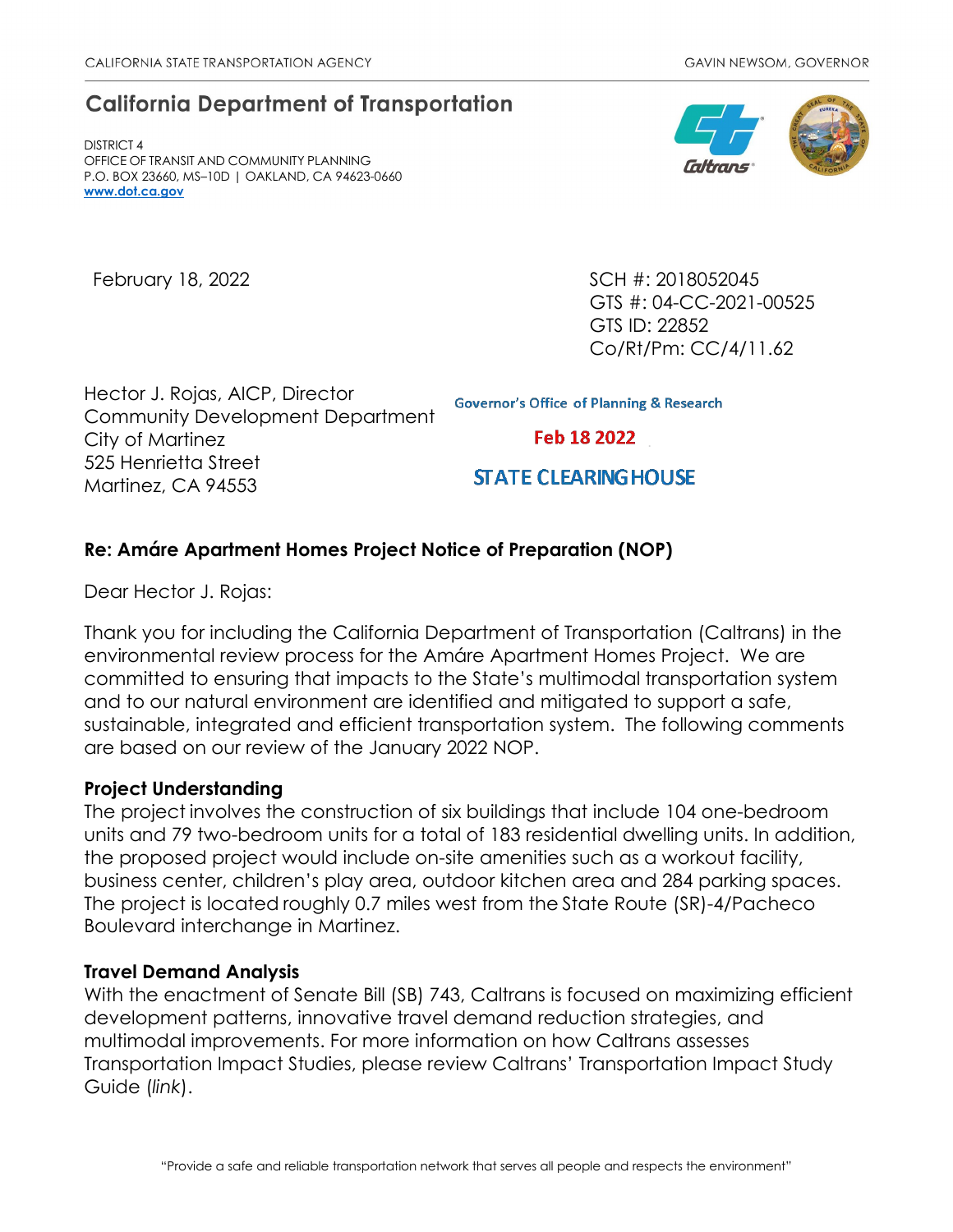If the project meets the screening criteria established in the City's adopted Vehicle Miles Traveled (VMT) policy to be presumed to have a less-than-significant VMT impact and exempt from detailed VMT analysis, please provide justification to support the exempt status in align with the City's VMT policy. Projects that do not meet the screening criteria should include a detailed VMT analysis in the Focused Draft Environmental Impact Report (DEIR), which should include the following:

- VMT analysis pursuant to the City's guidelines. Projects that result in automobile VMT per capita above the threshold of significance for existing (i.e. baseline) city-wide or regional values for similar land use types may indicate a significant impact. If necessary, mitigation for increasing VMT should be identified. Mitigation should support the use of transit and active transportation modes. Potential mitigation measures that include the requirements of other agencies such as Caltrans are fully enforceable through permit conditions, agreements, or other legally-binding instruments under the control of the City;
- A schematic illustration of walking, biking and auto conditions at the project site and study area roadways; and
- The project's primary and secondary effects on pedestrians, bicycles, travelers with disabilities and transit performance should be evaluated, including countermeasures and trade-offs resulting from mitigating VMT increases. Access to pedestrians, bicycle, and transit facilities must be maintained.

## **Mitigation Strategies**

Location efficiency factors, including community design and regional accessibility, influence a project's impact on the environment. Using Caltrans' *Smart Mobility 2010: A Call to Action for the New Decade*, the proposed project site is identified as a Suburban Community Corridor where community design is moderate and regional accessibility is variable.

Given the place, type and size of the project, the DEIR should include a robust Transportation Demand Management (TDM) Program to reduce VMT and greenhouse gas emissions from future development in this area. The measures listed below have been quantified by California Air Pollution Control Officers Association (CAPCOA) and shown to have different efficiencies reducing regional VMT:

- Addition/Increase in number of affordable housing units in project;
- Orientation of project towards non-auto corridor;
- Pedestrian network improvements;
- Traffic calming measures;
- Implementation of a neighborhood electric vehicle (EV) network, including designated parking spaces for EVs;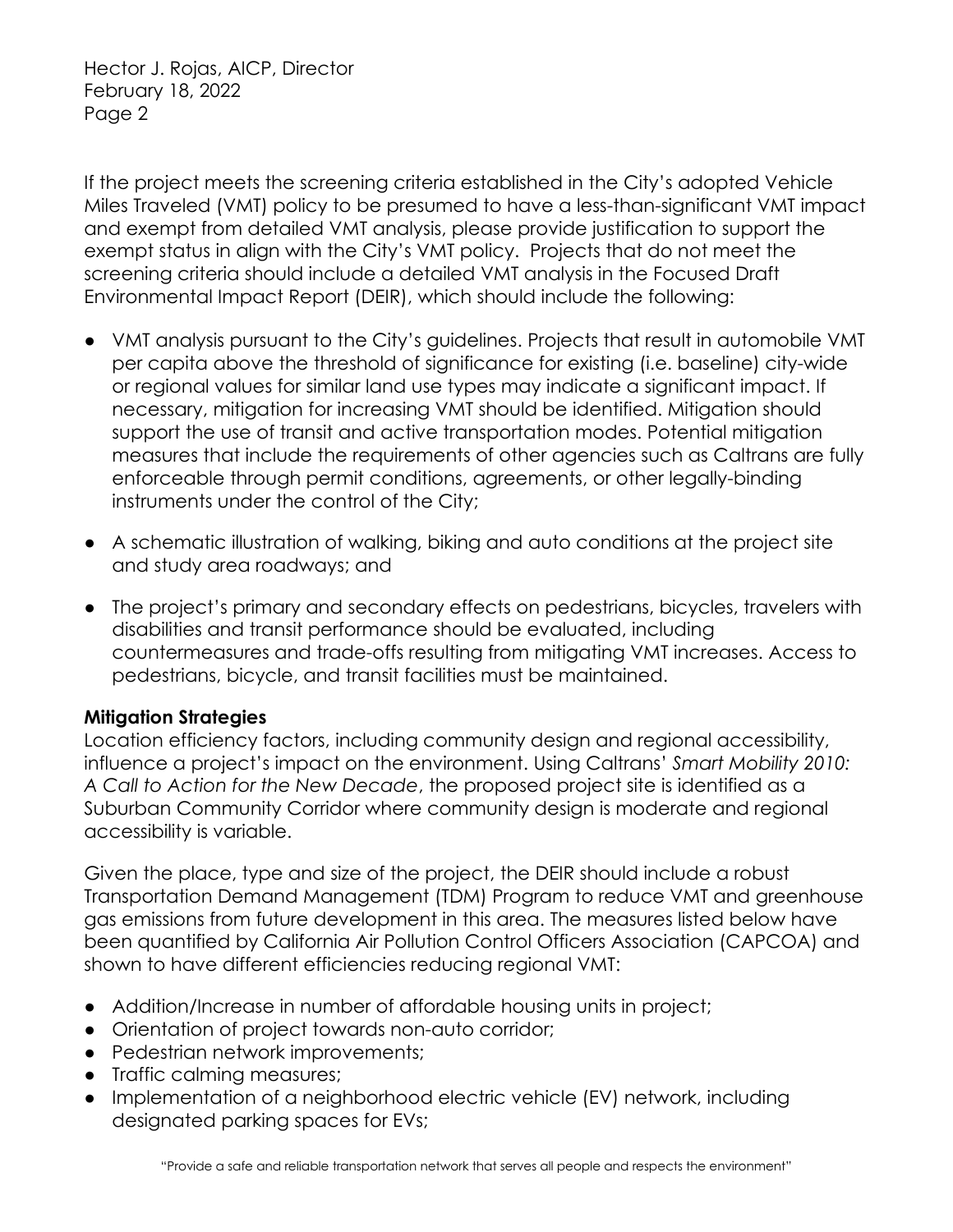- Limiting parking supply;
- Market price public parking;
- Ridesharing programs, Commute Trip Reduction programs, bike sharing programs;
- Transit and trip planning resources such as a commute information kiosk;
- Real-time transit information system;
- Transit access supporting infrastructure (including bus shelter improvements and sidewalk/ crosswalk safety facilities);
- VMT Banking and/or Exchange program; and
- Bike parking near transit facilities.

Using a combination of strategies appropriate to the project and the site can reduce VMT, along with related impacts on the environment and State facilities. TDM programs should be documented with annual monitoring reports by a TDM coordinator to demonstrate effectiveness. If the project does not achieve the VMT reduction goals, the reports should also include next steps to take in order to achieve those targets.

Please reach out to Caltrans for further information about TDM measures and a toolbox for implementing these measures in land use projects. Additionally, Federal Highway Administration's Integrating Demand Management into the Transportation Planning Process: A Desk Reference (Chapter 8). The reference is available online at: http://www.ops.fhwa.dot.gov/publications/fhwahop12035/fhwahop12035.pdf.

## **Hydraulics**

Caltrans requests the applicant provide:

- Drainage detail and profile for the connection into the State Drainage System; and
- Drainage report with calculations for the on-site drainage to support the conclusions about the flow metering and for the proposed 60" pipe.

### **Geology**

Caltrans recognizes the potential significant impacts to geology and soils, as noted in the Geology and Soils Section checklist on page 31. As the project's boundary abuts Caltrans' Right-of-Way (ROW) for SR-4, the surface and subsurface hazards/conditions at the project site outlined in the checklist could extend into Caltrans' ROW. Caltrans looks forward to reviewing the analysis in the DEIR.

## **Biology**

Any trees located within Caltrans' ROW must be flagged for avoidance if the applicant needs to temporarily remove Caltrans' ROW fence during construction.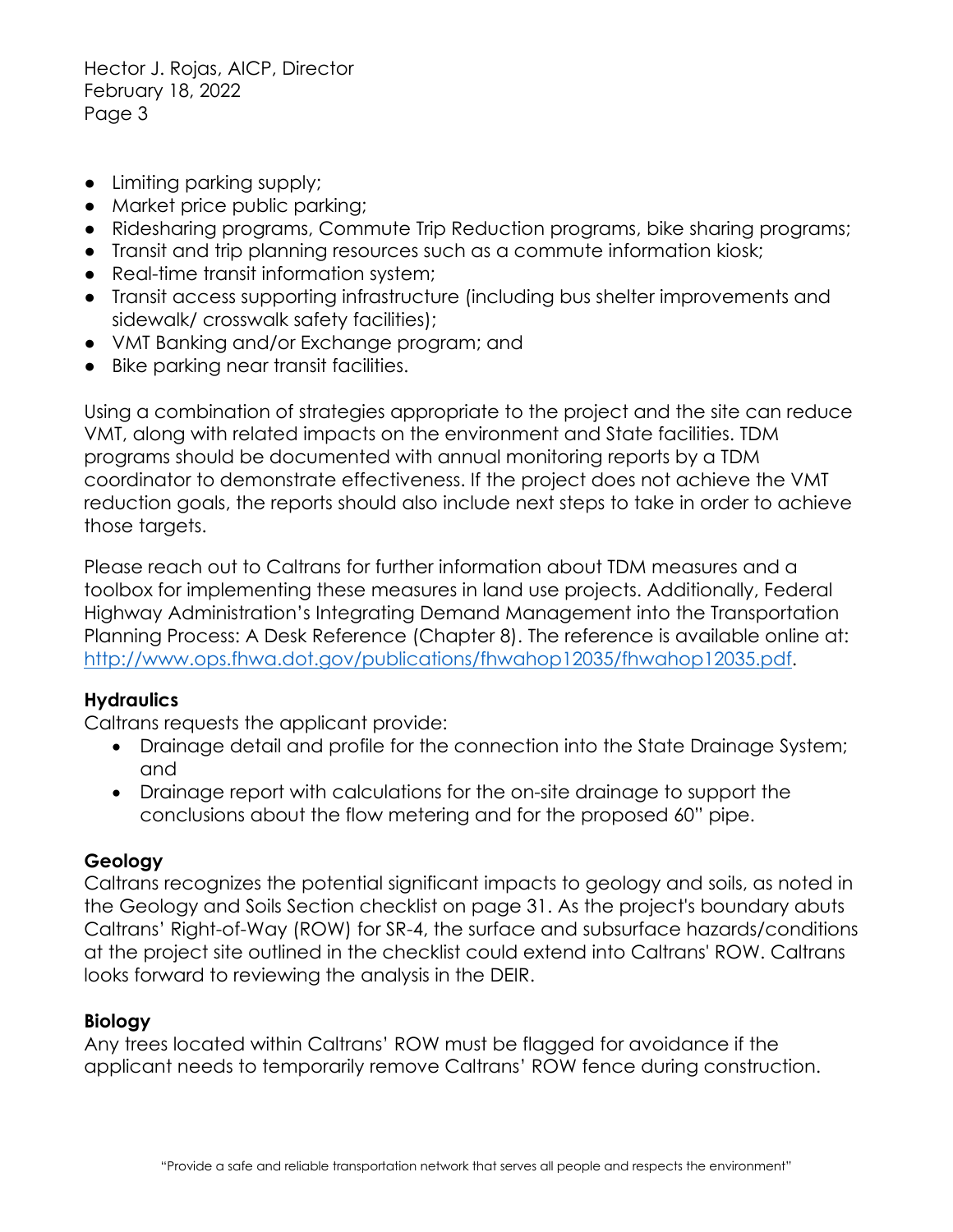#### **Utilities**

Any utilities that are proposed, moved or modified within Caltrans' ROW shall be discussed. If utilities are impacted by the project, provide site plans that show the location of existing and/or proposed utilities. These modifications require a Caltransissued encroachment permit.

### **Lead Agency**

As the Lead Agency, the City of Martinez is responsible for all project mitigation, including any needed improvements to the State Transportation Network (STN). The project's fair share contribution, financing, scheduling, implementation responsibilities and lead agency monitoring should be fully discussed for all proposed mitigation measures.

#### **Equitable Access**

If any Caltrans facilities are impacted by the project, those facilities must meet American Disabilities Act (ADA) Standards after project completion. As well, the project must maintain bicycle and pedestrian access during construction. These access considerations support Caltrans' equity mission to provide a safe, sustainable, and equitable transportation network for all users.

#### **Encroachment Permit**

Please be advised that any permanent work or temporary traffic control that encroaches onto Caltrans' ROW requires a Caltrans-issued encroachment permit. As part of the encroachment permit submittal process, you may be asked by the Office of Encroachment Permits to submit a completed encroachment permit application package, digital set of plans clearly delineating Caltrans' ROW, digital copy of signed, dated and stamped (include stamp expiration date) traffic control plans, this comment letter, your response to the comment letter, and where applicable, the following items: new or amended Maintenance Agreement (MA), approved Design Standard Decision Document (DSDD), approved encroachment exception request, and/or airspace lease agreement. Your application package may be emailed to [D4Permits@dot.ca.gov.](mailto:D4Permits@dot.ca.gov)

Please note that Caltrans is in the process of implementing an online, automated, and milestone-based Caltrans Encroachment Permit System (CEPS) to replace the current permit application submittal process with a fully electronic system, including online payments. The new system is expected to be available during 2022. To obtain information about the most current encroachment permit process and to download the permit application, please visit [https://dot.ca.gov/programs/traffic](https://dot.ca.gov/programs/traffic-operations/ep/applications)[operations/ep/applications.](https://dot.ca.gov/programs/traffic-operations/ep/applications)